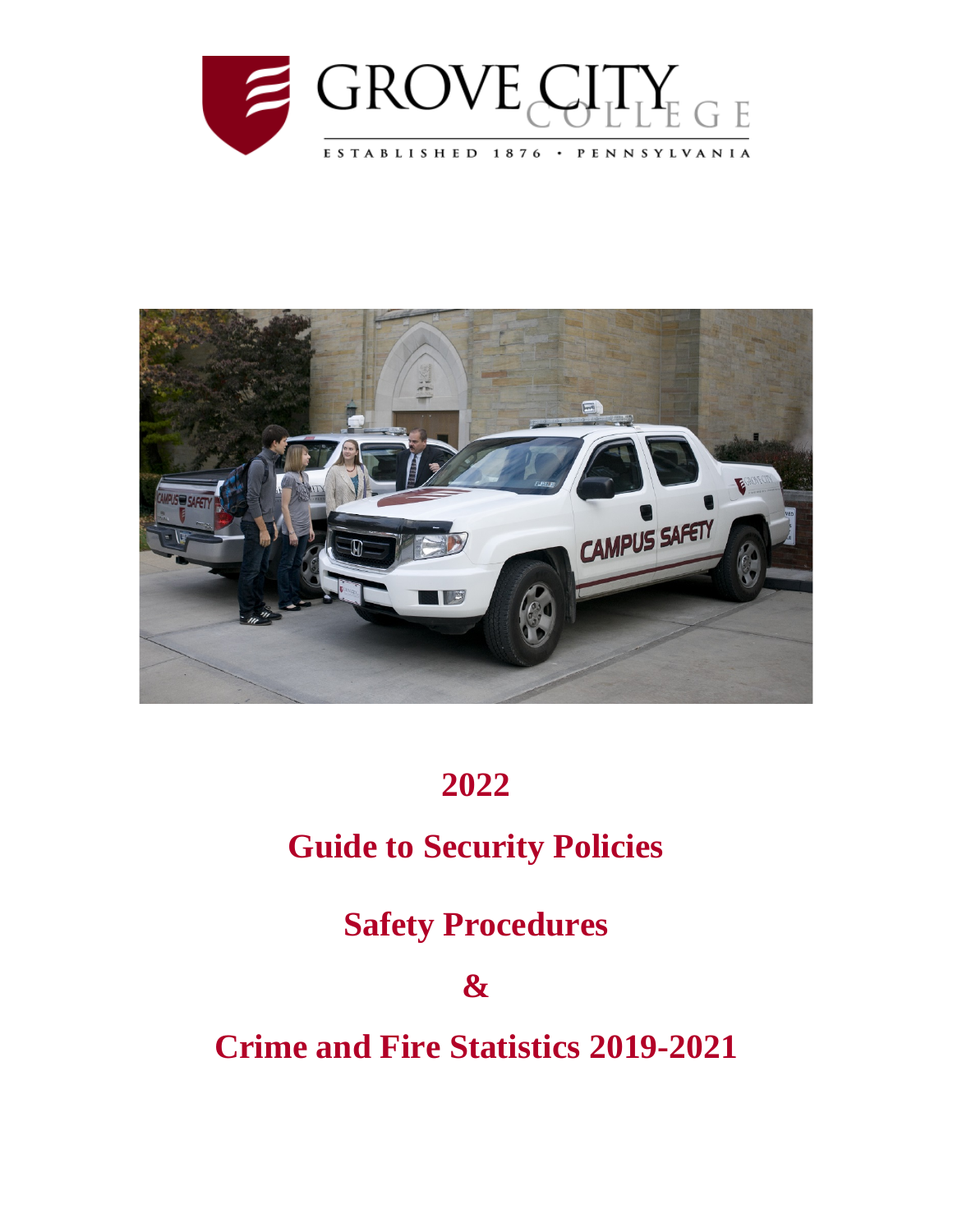#### **Campus Safety - General Security Information**

### **Security at Grove City College**

Grove City College is an independent four-year liberal arts institution located in Grove City, Pennsylvania. Situated in a small community with a population of 8,000, it is located 60 miles north of Pittsburgh. The town has diversified industries, is a strong church community and has great pride in its College. At present there are approximately 2,300 full-time and 85 part-time undergraduate students and 445 full-time and 84 parttime employees at Grove City College.

For more than 140 years Grove City College has emphasized academic excellence and has enjoyed a strong reputation for quality education in a thoroughly Christian environment. This has allowed the College to attract students and staff who have strong moral values, which lead them to respect each other as well as the property of others. The College has had a reputation for enjoying a safe and secure campus. The College provides this pamphlet in compliance with the Pennsylvania Uniform Crime Reporting Act. It also is voluntarily reporting this information under the Student Right-To-Know Act even though it is not required to do so, as the institution does not receive any federal funding.

#### **Security Personnel:**

Answering to the Vice President for Student Life and Learning, the Campus Safety Department is responsible for maintaining a safe and secure campus environment. The Campus Safety Office is centrally located in Crawford Hall and officers are on duty 24 hours/day.

The Safety staff includes a Director, Assistant Director, Sergeant, Office Manager, eleven full-time officers, and three part-time patrolmen. Additional supplementary personnel are engaged for special events on campus that generate many visitors and traffic. Campus Safety Officers are trained professionals in Act 120 (PA municipal police training) and/or Act 235 (application of force training), First Aid, CPR and AED. All have experience in security, law enforcement, public safety, or the military.

Campus Safety personnel are primarily responsible for the safety and security of the campus community and the enforcement of campus rules and regulations. Campus Safety staff members are not sworn law enforcement officers. All uniformed officers are trained and authorized to carry pepper spray. Many Campus Safety personnel are authorized to carry lethal weapons to defend the campus community from violent criminal activity. In its discretion the College will immediately and directly report criminal incidents to the Grove City Police and/or Pennsylvania State Police. The College enjoys a close, cooperative relationship with these and other regional emergency service agencies. If Grove City College students become involved in criminal incidents occurring off campus, these agencies often contact College officials.

The campus is monitored and evaluated 24 hours a day by safety personnel on foot, in vehicles and on bicycles. Closed circuit television cameras record activity in many parking lots and other public locations. Safety personnel are equipped with portable radios and cell phones which provide constant communication to all parts of the campus, as well as direct communication with the Grove City Police Department and local ambulance service. Cell phones provide the ability to communicate rapidly with Mercer County 911, the State Police, and the local fire department.

Safety Officers respond to all health emergencies, injuries and accidents reported on campus. Depending upon the circumstances, Officers will provide or arrange for emergency transport and medical care at the Zerbe Health and Wellness Center or at the Grove City Medical Center.

#### **Procedures:**

Students and employees are encouraged to report immediately all criminal acts or other emergencies to the Campus Safety Department. Reports can be made directly to the office in Crawford Hall or by phoning the Safety Office at 724-458-2111 or the Emergency line at 724-458-3000 (staffed 24 hours a day). Emergency phone numbers are prominently listed on the inside front cover of the student handbook as well as in other publications and locations around campus. Freshmen students are also instructed to program the Campus Emergency number into their phones during one of the first meetings held on campus. A Campus Safety officer responds to and investigates all incidents reported.

#### **General Security Measures and Policies**

Including the Safety staff, approximately 525 faculty, administration and staff are employed by the College. Together they comprise a large network committed to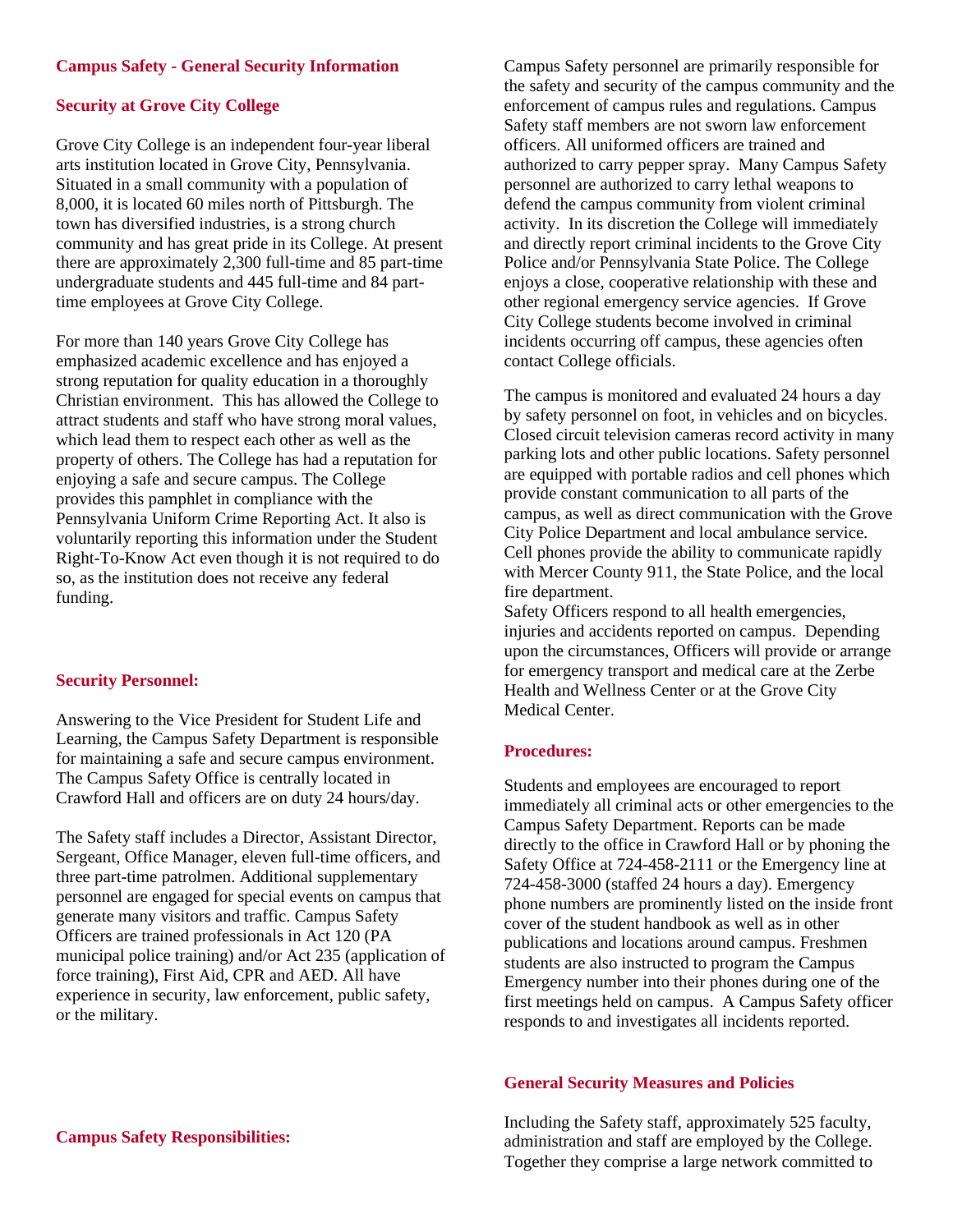serving students and to maintaining a safe and secure community.

Classroom buildings are monitored informally during the daytime by faculty and staff members who work in those buildings. During evening hours some classroom buildings are open to the general population. They are used for organizational meetings as well as to study. Adult and/or student staff are employed to monitor the buildings and those individuals or groups who use the facility. Other facilities may be open on an as needed basis. Reservations for the use of campus facilities must be made in advance with the Campus Events Coordinator.

An escort service is available from dusk to dawn during the academic year for any member of the College community who desires to be escorted from one place to another on the campus. An escort can be obtained by contacting the Campus Safety Department at 724-458- 2111, or by activating one of many emergency call boxes located throughout the campus. A Campus Safety staff member is dispatched when a request is received.

The campus grounds are evaluated routinely to ensure security and safety at Grove City College. Wooded areas are cleared out periodically to enhance the safety of students, employees, and visitors. Outdoor lighting is also evaluated on a routine basis.

Soliciting is not permitted in residence halls, and College rules state that salespersons must have approval of the Vice President for Student Life and Learning to be elsewhere on campus. College rules permit visitors to campus only if they have a student, departmental or faculty host or if they are attending a public event. In reality, however, it is impossible to secure an open campus from all visitors. Additional security measures observed with respect to residence hall access are discussed below.

Registration is required for all vehicles of administration, faculty, staff, students, and visitors. Visitors may request a free temporary vehicle registration 24/7 by contacting Campus Safety. Safety Officers routinely ticket unregistered vehicles parked on campus. Failure to respond to a ticket may result in the offending vehicle being towed at the owner's expense. Many parking lots and other public areas are monitored by CCTV cameras to discourage crime or mischief.

The Grove City admissions application does ask applicants about prior criminal convictions, and all employees and faculty undergo a criminal history check prior to hire. The College endeavors to enroll students and to hire employees who are people of good character.

The possession and/or use of any type of weapon (gun, knife with blade longer than 4", etc.), except by law enforcement or authorized Public and Campus Safety personnel, is not permitted on the Grove City College campus. The Safety Department maintains a log of all crimes and fire related incidents that are reported to them. This log is available to the public during business hours at their office in Crawford Hall.

The College also maintains a counseling center that includes an on-call counselor 24/7 in the event a student requests to talk to one, or if a member of the Student Life & Learning team or Campus Safety team feel a student may be at risk of self-harm or harm to others.

#### **Student Housing Safety Info**

#### **Policy:**

Full-time Grove City College students live on campus with the obvious exception of commuter students, who in most cases are required to live with their families. The total number of resident students is approximately 2,200. Commuter students at Grove City College are full-time students who live with their parents or legal guardians, normally within a radius of 40 miles of Grove City. Veterans and those returning to college from the working world may qualify for approved commuter status if there is significant age differential between them and students in their class living on campus. Campus housing consists of single-sex residence halls, suite-style rooms, and apartment style housing which have single rooms, doubles, triples, or quadruples. No housing is available on campus for married students. All Greek organizations and housing groups are housed within the residence halls. (No off-campus group housing.)

New students are assigned rooms and roommates for their first year. Each spring, upperclassmen select rooms for the coming year by a room selection process with upperclassmen having priority. Any student whose roommate is engaged in any violation of campus rules and regulations is encouraged to contact a member of the residence hall staff for assistance. **Supervision:**

The residence hall staff provides supervision of the students living in each building and consists of a Residence Director and Resident Assistants. Residence Directors, full time professional persons who reside in apartments in the residence halls, have primary responsibility for security within the building. They are assisted by upper class students who are selected, trained, and employed by the College to serve as Resident Assistants. A total of 103 residence hall staff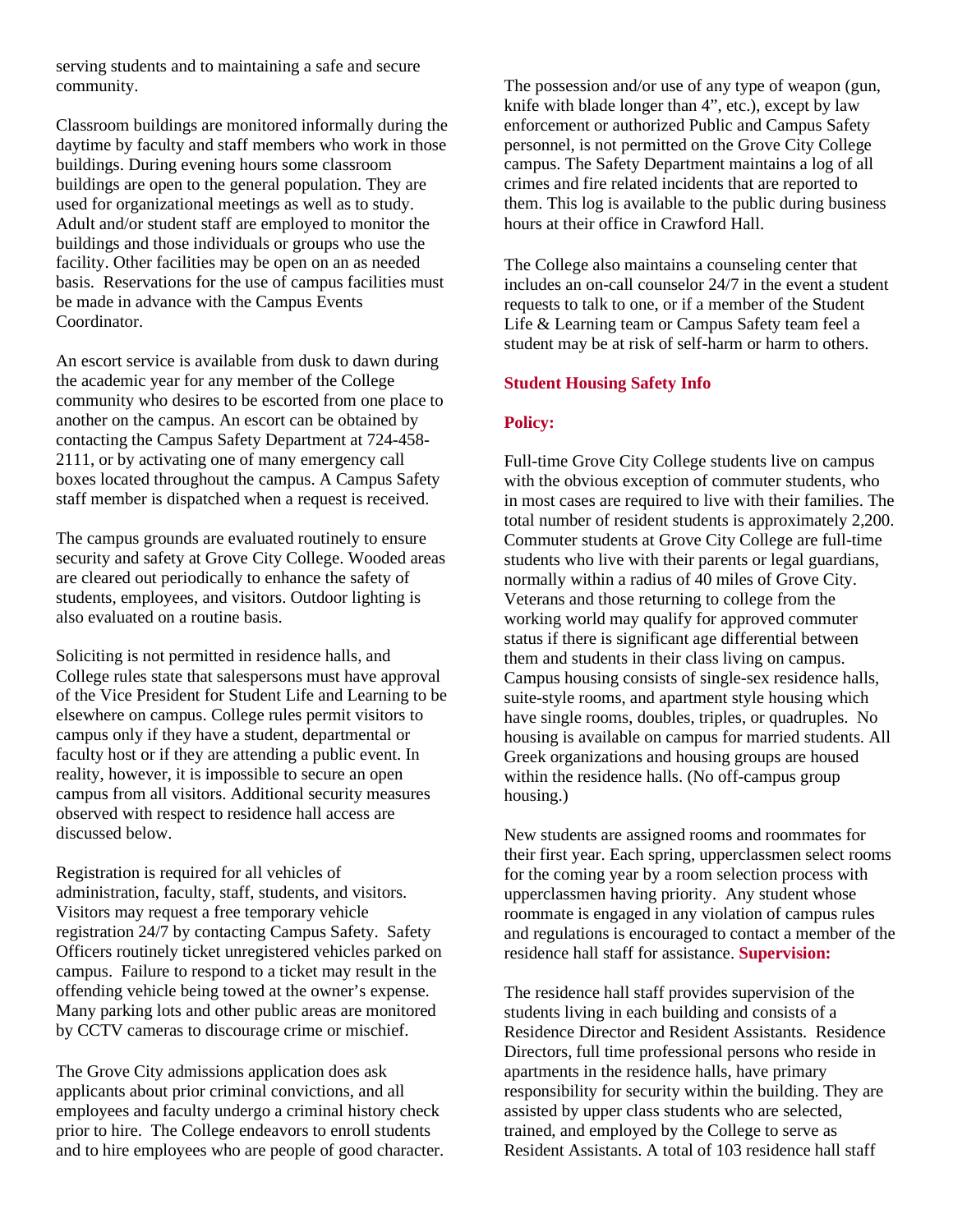members are trained in College security standards, policies and procedures at orientation and training sessions before the academic year begins. During the academic year, security procedures are highlighted during the ongoing training which takes place at weekly staff meetings. Campus security procedures are presented and discussed by students and residence hall staff at periodic mandatory meetings.

The live-in professional staff members are present in the residence halls to maintain a safe and secure atmosphere conducive to an academic environment. Safety staff members and residence hall staff make routine periodic checks during the evening and early morning hours to ensure the security of residence halls and surrounding areas.

#### **Housing Security Measures:**

All exterior doors to the residence halls and many interior doors are equipped with magnetic locks and proximity card readers. This system requires a valid GCC ID card for entry into the living areas of the buildings. If a door is forced open or held open for an extended time, an alarm sounds at the site until the door is properly secured. Students are encouraged to report lost or stolen ID cards immediately (24/7) to the One-Card office in the TLC during business hours or to the Campus Safety Department after hours where the misplaced card will be deactivated, and a temporary card issued. Visitors may contact residents of the halls by way of public phones which are placed outside the main entrance to each of the Residence Halls. During the evening and midnight hours, exterior doors are regularly checked by patrolling safety personnel. Students are also issued keys to their rooms and are encouraged to lock their doors. All windows can be locked as well. Telephone jacks are provided in every student's room and public phones are conveniently placed outside residence hall main entrance doors and in many common areas.

Limited open hours are permitted in the residence halls: Wednesday evening from 7 p.m. until 10 p.m.; Friday from 7 p.m. until 12 midnight; Saturday from 1 p.m. until 12 midnight; and Sunday afternoons from 1 p.m. until 10 p.m. Some additional inter-visitation hours are observed in the Colonial Hall apartment building. Resident Assistants in each residence hall monitor the building during intervisitation periods. Students hosting overnight guests of the same gender in their residence hall are required to notify their Resident Director of their visitor, including name and an emergency contact number.

During low occupancy periods such as holidays and

vacations, student housing is normally closed except for College affiliated teams and groups who must remain for scheduled competitions or events. A Campus Safety officer is on campus and makes regular, unscheduled walk-throughs of those areas. Coaches are on call if a situation should occur. Residence Directors who happen to be on campus may aid as well. A Student Life and Learning administrator is always on call. During summer months, College facilities may be used by conferences and for faculty/student research. At all times Campus Safety personnel are on duty to safeguard the campus community.

Fire safety is carefully monitored by Campus Safety personnel, residence hall staff and maintenance personnel. All residence halls are equipped with sophisticated, networked fire alarm systems that include heat detectors, smoke detectors, audible and visual fire alarms. Most residence halls also have complete sprinkler system coverage. All fire systems are checked regularly by the Maintenance Department and are monitored 24/7 by safety personnel to ensure that they are in working order and to provide immediate response to alarm activations. Fire drills are conducted in every residence hall at least once each semester. Resident students are instructed in proper fire evacuation procedures at the beginning of each academic year. A map and instructions for evacuating the building are posted in each room. All campus buildings are smokefree.

# **Campus Safety - Drugs & Alcohol**

Grove City College is concerned with the spiritual, moral, intellectual and character development of its students and staff. The use of illegal drugs and the misuse or abuse of alcohol or prescription medications does result in the disruption of educational and career goals and poses serious health risks. Consequently, the College has adopted the following policies relative to illegal drugs and alcohol.

Grove City College abides by the Pennsylvania Uniform Controlled Substance, Drug, Device and Cosmetic Act, and the Pennsylvania State Liquor Laws, as well as Federal law. Sanctions for violations of these laws are printed in the College Student Handbook, **The Crimson**. The College also complies with the Drug Free Schools and Communities Act.

Grove City College prohibits the unlawful possession, use, sale and/or distribution of illegal drugs by students and employees on any part of the College campus and/or at any activity sponsored by the College or any approved organization of the College held on or off campus. The College also prohibits the possession, use, sale and /or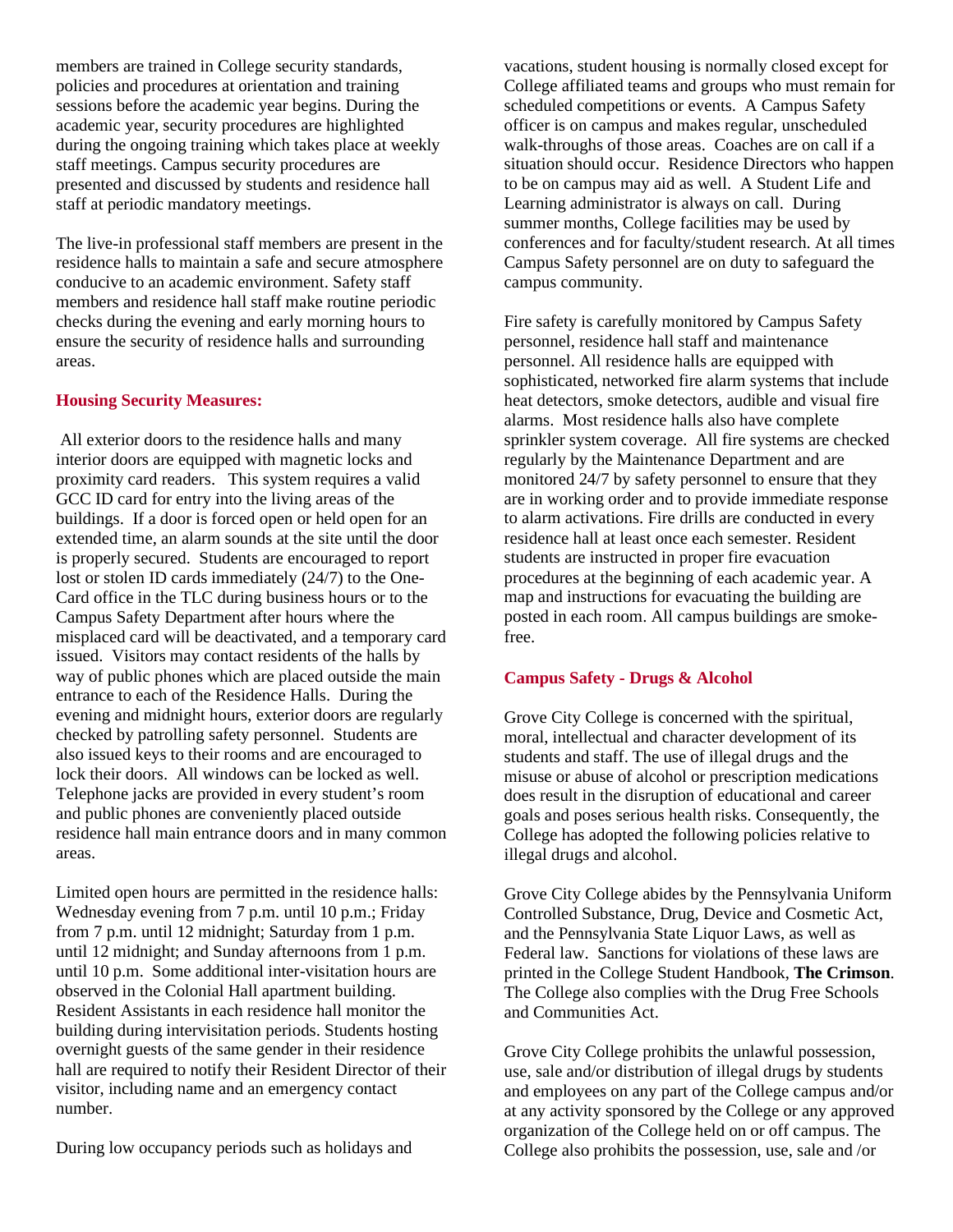distribution of alcoholic beverages by students and employees on any part of the College campus, and/or at any function or activity sponsored by any approved student organization of the College held on or off campus.

### **Sanctions:**

Students found possessing, producing, selling, or using illegal drugs will be immediately dismissed from the College. The College will impose sanctions for students who violate the alcohol policy, which may include suspension or dismissal. The College may also require a student to successfully complete a prescribed program of education, intervention or counseling approved by the College.

Employees violating drug and alcohol policies receive appropriate disciplinary action, which may include termination. The College reserves the right to refer for prosecution by federal, state, and local authorities any person who violates the above drug and alcohol policies.

Students and College employees may also have sanctions imposed if disorderly or other inappropriate behavior on campus results from the consumption of alcohol while off campus. Drug and alcohol policies are vigorously enforced by Safety personnel, residence hall staff, faculty, and administration. The College alcohol and drug policies are clearly stated in the student handbook, **The Crimson,** and in all employee handbooks.

### **Drug and Alcohol Abuse Prevention:**

Drug and alcohol prevention publications are available to all students in the College's Health and Wellness Center. All Residence Hall Staff are trained in the method of referral to our College Counseling Center should drug or alcohol counseling be requested or needed.

Drug and alcohol counseling and treatment are available in the community through the Grove City College Counseling Center and Sharon Regional Healthcare system. The College actively will assist any individual who seeks a program of education, intervention, or counseling.

#### **Campus Safety - Sexual Violence**

#### **Policy:**

Sexual violence refers to physical sexual acts perpetrated against a person's will or where a person is incapable of giving consent (e.g., due to the student's age or use of

drugs or alcohol, or because an intellectual or other disability prevents the student from having the capacity to give consent. Being under the influence of alcohol or drugs is never a defense or an excuse for committing sexual violence.). Several different acts fall into the category of sexual violence, including rape, sexual assault, sexual battery, sexual abuse, and sexual coercion. Sexual violence can be carried out by school employees, other students, or third parties. All such acts of sexual violence are both a crime and a violation of the College's standards of conduct.

#### **Procedures to follow if a Victim of Sexual Violence**

If sexual violence occurs on campus, the victim should report the incident immediately to either the Safety Department, a Residence Life Professional Staff Member, the Associate Dean of Students, or the Vice President for Student Life and Learning. Nursing and Counseling personnel are also available for medical and emotional support. The Associate Dean of Students shall be contacted in the event of any report of sexual violence. The victim is advised to preserve all evidence of the crime and to inform College officials of what evidence he/she may have. The victim should not shower, bathe, or brush his/her teeth so that medical evidence can be collected. The College representative may also take steps necessary to preserve such evidence. In the case of an alleged rape, the victim may choose to be taken immediately to Grove City Medical Center for examination. The victim shall be informed of his/her option to notify law enforcement authorities. If desired by the victim, a Student Life and Learning or Campus Safety staff member will contact law enforcement authorities on behalf of the victim or assist the victim in doing so. It is the policy of the College to encourage the report of all sexual violence to law enforcement.

The accused as well as the accuser will be informed of counseling options and assistance and arrangements for counseling will be provided, if desired. Student Life and Learning staff will assist the alleged victim in changing academic and living situations after a report of sexual violence, if so, requested by the alleged victim and if such changes are feasible.

The campus community will be notified of all sexual violence occurring on campus except in the case of allegations of date or acquaintance rape. The investigation of alleged sexual violence on campus (except date and acquaintance rape) will be conducted by the Grove City Police department or PA State Police. In the event of an alleged date or acquaintance rape, the appropriate police agency will be notified at the alleged victim's request.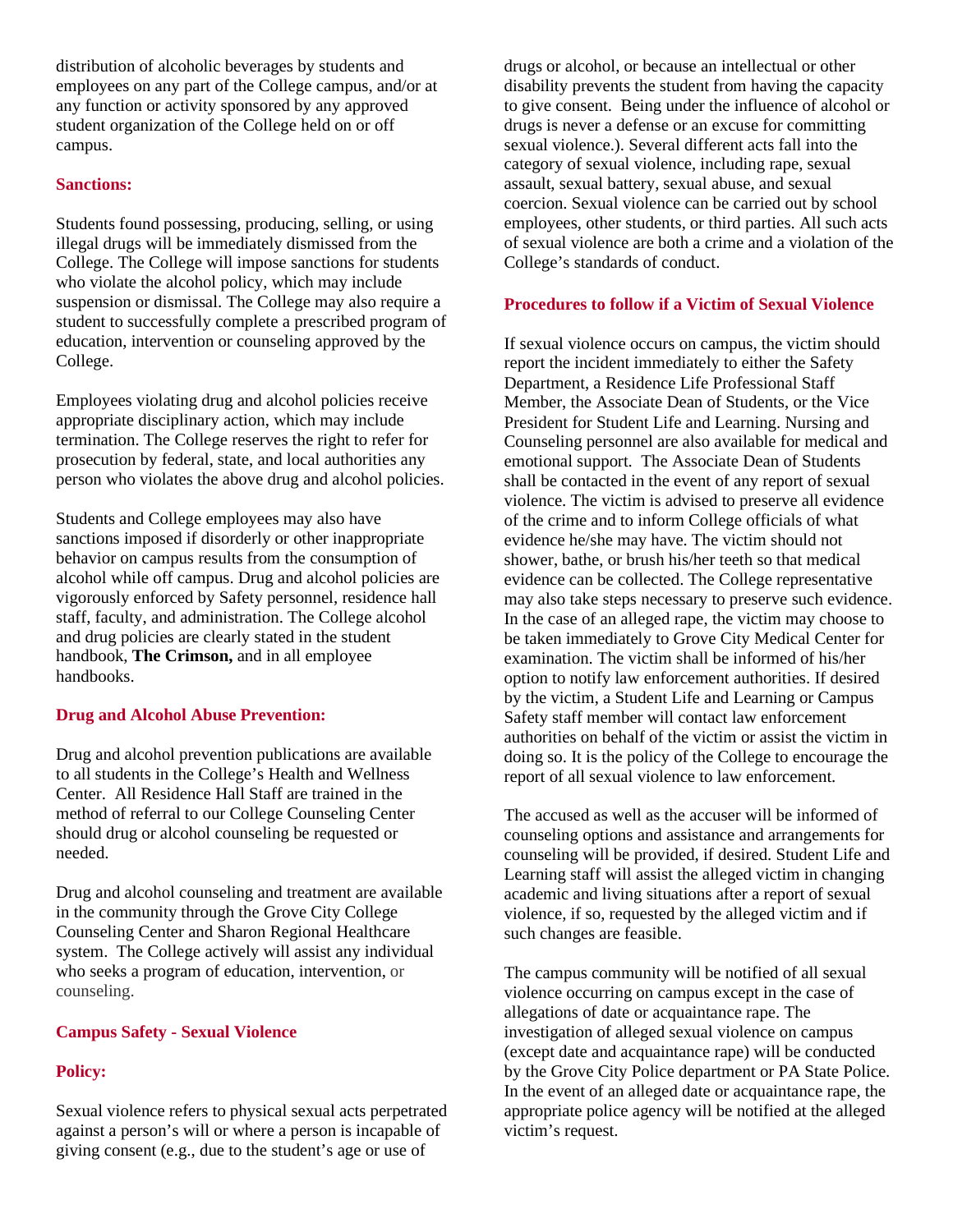The Vice President for Student Life and Learning, with the assistance of other appropriate personnel, will conduct disciplinary proceedings if the individual accused of sexual violence, is another student. The accused will be informed of the facts alleged in the report, including the identity of the complainant, so that the accused may respond. The accuser and the accused may ask another member of the campus community, other than a professional lawyer, to be present with them, or in their stead, during a campus disciplinary proceeding. Both the accuser and the accused will be informed of the outcome of any campus disciplinary proceedings.

When investigating reports of sexual violence, the College will strive to respect the accuser's and accused's desire for confidentiality. However, the College must retain the option to investigate and take appropriate action when necessary for the benefit of the entire campus community. Once an investigation has begun, the College will take all reasonable steps consistent with a sound investigation, legal requirements, and personal safety to minimize the distribution of specifically identifying information about the alleged incident.

### **Sanctions:**

In the event a student is alleged to have been sexually assaulted by another student, the accused student may be suspended immediately for an indefinite period until a determination of guilt or innocence has been made. If found guilty of any form of sexual violence the accused student may be dismissed permanently from the College.

#### **Sexual Violence Prevention Education:**

Grove City College recognizes the need to educate the College community concerning sexual violence. New student orientation includes a mandatory program on sexual violence and upperclassmen are encouraged to attend yearly offerings on the same topic. Information concerning sexual violence is also available to the College community at both the Campus Safety Office and Student Health and Wellness Center. Students also receive educational brochures via campus mail that address sexual violence prevention and the College's sexual violence protocol.

The College also offers awareness training which includes prevention, risk reduction and avoidance.

#### **Missing Student Policy:**

It is the policy of Grove City College to actively investigate any report of a missing student who is enrolled at the College. As part of the College's normal

enrollment process, students are asked to provide names and contact information for their parents, guardian, or other contacts for emergency use. For any resident under the age of 18, and not an emancipated individual, the College will notify a custodial parent or guardian no later than 24 hours after the time that the resident is determined to be missing by Student life and Learning or Campus Safety staff.

Most missing person reports in the college environment result from students changing their routines without informing roommates and friends of the change. For purposes of this policy, a student will be considered missing if a roommate, classmate, faculty member, friend, family member, or other campus person has not seen or heard from the person in a reasonable amount of time.

In general, a reasonable amount of time is 24 hours or more but may vary with the time of day and information available regarding the missing person's daily schedule, habits, and reliability. Individuals will also be considered missing immediately if their absence has occurred under circumstances that are suspicious or cause concern for their safety.

Students who are discovered to be missing or unaccounted for by friends, faculty or staff should be reported to the Office for Student Life and Learning and/or to the Campus Safety Department. Student Life and Learning staff will report all missing students to the Campus Safety Department immediately and vice versa.

If a member of the campus community has reason to believe that a student is missing, all efforts will be made immediately (no waiting period) to locate the student to determine his or her state of health and well-being. These efforts include, but are not limited to, checking the resident's room, class schedule, friends, ID card access history, contacting local law enforcement agencies, locating the resident's vehicle, and calling available phone numbers.

Campus Safety will continue to investigate utilizing established investigative procedures and in collaboration with staff from Student Life and Learning. Campus Safety also will co-ordinate its efforts with outside law enforcement agencies when necessary, and always in full compliance with legal obligations and good police practice.

The following circumstances may not in and of themselves constitute a missing student:

1. A parent, friend or other person has been unable to contact a student for a couple of hours.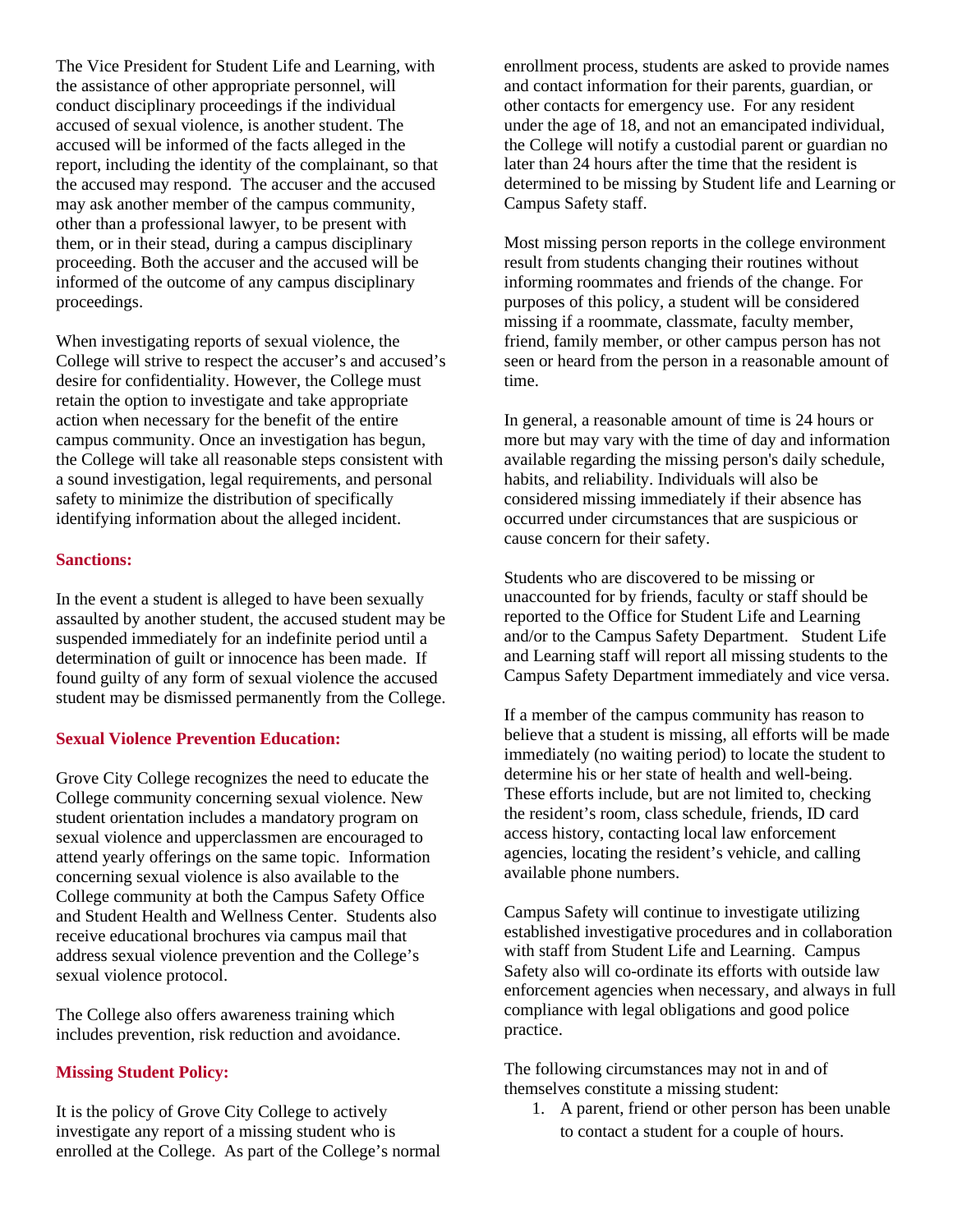- 2. A student has not returned a parent's, friend's or other person's phone call, email, text, or other message in several hours.
- 3. A student did not attend class.

## **Campus Safety - Safety Education**

Members of the Campus Safety Department communicate periodically with each campus department, to remind them of measures which are necessary to maintain a safe and secure campus. During the training period for the residence hall staff, safety and security measures are reviewed in detail. The Director of Safety also attends the freshman orientation program to explain campus security measures, procedures, and practices. Articles emphasizing campus security measures are featured periodically in the campus newspaper. Bulletin boards around the campus and the College website are utilized to highlight safety announcements.

Timely announcements are sent to the campus community regarding security and safety matters including crimes considered by the institution to be a threat to students and employees as well as other emergency situations. A variety of communication mediums are used for these communications to the student body. Various department supervisors distribute the notices to employees. All campus constituents are urged to be responsible for their own safety and for the safety of others.

## **Incident Management Team and Emergency Operations Plan**

The College's Incident Management Team consists of administrators and staff who are charged with planning and preparing to respond to emergencies that may affect the College campus or community. This team meets regularly and continuously evaluates, revises, and maintains preparations for emergency response and business continuity.

The Emergency Operations Plan (EOP) provides guidelines describing the incident preparedness and emergency response programs for various situations that may affect the campus community. The purpose of the EOP is to provide clear and effective coordination and communication for the various departments and individuals responsible for responding to campus emergencies.

The College maintains a variety of mass notification systems to alert the campus to situations that merit the

attention of campus constituents. Mass notifications may be made via email, cell phone, text message voicemail, and/or a public address system that provides notification to outdoor areas of the entire campus. The College subscribes to the Omnilert Campus alert system. All College employees and students are given access to their own accounts and are encouraged to maintain their preferred and most up-do-date contact information. Additional information regarding campus emergency procedures is available at the following link [http://www.gcc.edu/emergency.](http://www.gcc.edu/emergency) The College conducts testing of the plan periodically and expects the cooperation of all members of the College community.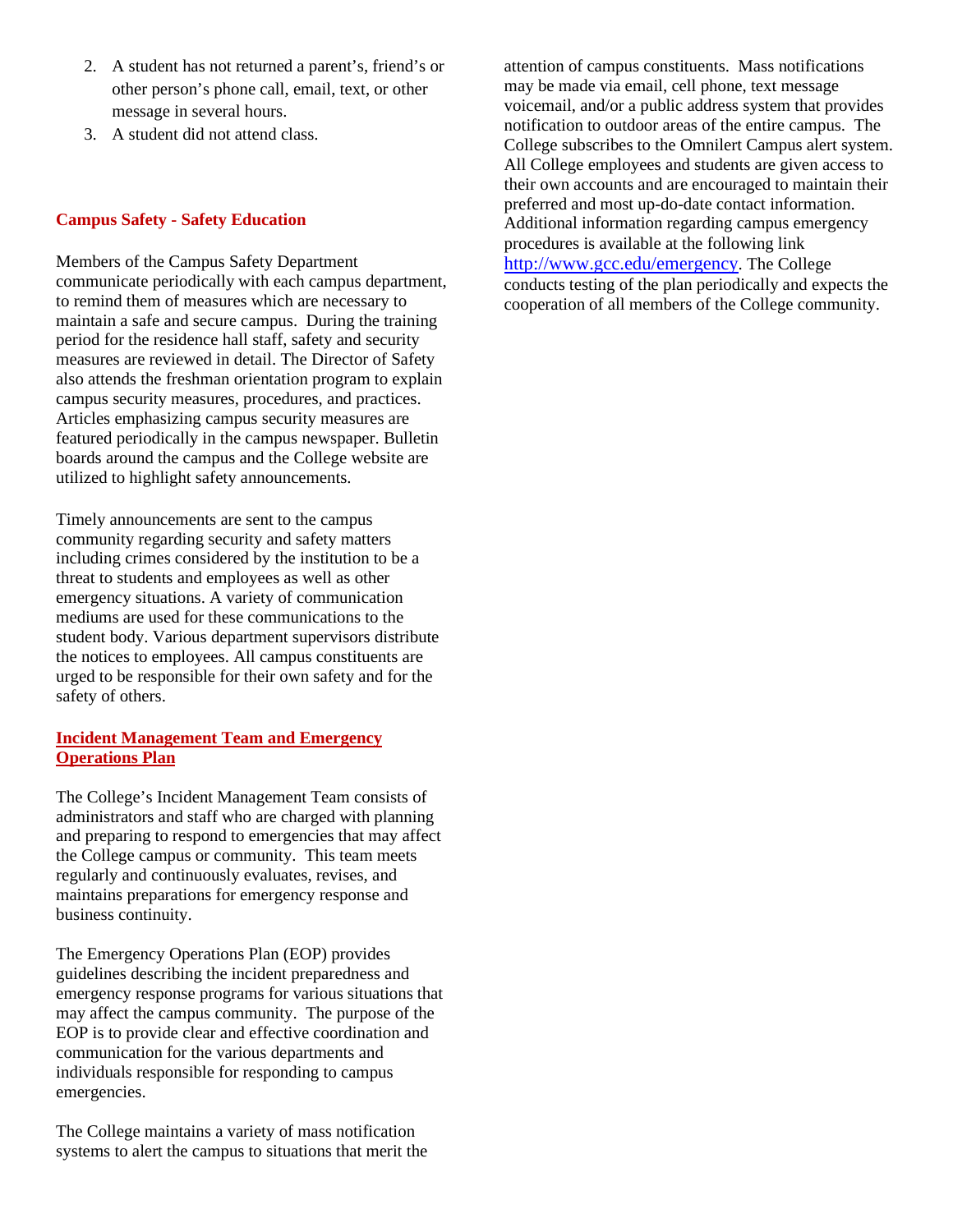#### <span id="page-7-2"></span><span id="page-7-1"></span><span id="page-7-0"></span>**Campus Safety – Crime Statistics 2019-2021**

|                                 | 2019           |                           |                        |                                                                  |                                    | 2020  |                        |                                                                  |                                    |                    | 2021                 |                                                                  |  |  |  |
|---------------------------------|----------------|---------------------------|------------------------|------------------------------------------------------------------|------------------------------------|-------|------------------------|------------------------------------------------------------------|------------------------------------|--------------------|----------------------|------------------------------------------------------------------|--|--|--|
|                                 |                | Number of Offenses        |                        | Crime Rate per 100,000                                           | Number of Offenses                 |       |                        | Crime Rate per 100,000                                           |                                    | Number of Offenses |                      | Crime Rate per 100,000                                           |  |  |  |
| Offense                         | On<br>Campus   | <b>Student</b><br>Housing | $_{\rm NON}$<br>Campus | Crime rate Based on population of<br>2900 students/faculty/staff | Student<br>On<br>Housing<br>Campus |       | $_{\rm NON}$<br>Campus | Crime rate Based on population of 2900<br>students/faculty/staff | Student<br>On<br>Housing<br>Campus |                    | $\bf{NON}$<br>Campus | Crime rate Based on population of<br>2900 students/faculty/staff |  |  |  |
| Murder                          |                |                           |                        |                                                                  |                                    |       |                        |                                                                  |                                    |                    |                      |                                                                  |  |  |  |
| Negligent Manslaughter          |                |                           |                        |                                                                  |                                    |       |                        |                                                                  |                                    |                    |                      |                                                                  |  |  |  |
| Forcible Sexual Assault/ Rape   |                |                           |                        |                                                                  |                                    |       |                        |                                                                  |                                    |                    |                      |                                                                  |  |  |  |
| Robbery                         |                |                           |                        |                                                                  |                                    |       |                        |                                                                  |                                    |                    |                      |                                                                  |  |  |  |
| <b>Aggravated Assault</b>       |                |                           |                        |                                                                  |                                    |       |                        |                                                                  |                                    |                    |                      |                                                                  |  |  |  |
| Simple Assault                  |                |                           |                        |                                                                  |                                    |       |                        |                                                                  |                                    |                    |                      | 34 per 100,000                                                   |  |  |  |
| Burglary                        |                |                           |                        |                                                                  |                                    |       |                        |                                                                  |                                    |                    |                      |                                                                  |  |  |  |
| Theft                           | 5              |                           |                        | 170 per 100,000                                                  | $\overline{4}$                     |       |                        | 136 per 100,000                                                  | 9                                  |                    |                      | 300 per 1000,000                                                 |  |  |  |
| Vehicle Theft                   | $\overline{1}$ |                           |                        | 34 per 100,000                                                   |                                    |       |                        |                                                                  |                                    |                    |                      |                                                                  |  |  |  |
| Arson                           |                |                           |                        |                                                                  |                                    |       |                        |                                                                  |                                    |                    |                      |                                                                  |  |  |  |
| Forgery                         |                |                           |                        |                                                                  |                                    |       |                        |                                                                  |                                    |                    |                      |                                                                  |  |  |  |
| Fraud                           |                |                           |                        |                                                                  |                                    |       |                        |                                                                  |                                    |                    |                      |                                                                  |  |  |  |
| Embezzlement                    |                |                           |                        |                                                                  |                                    |       |                        |                                                                  |                                    |                    |                      |                                                                  |  |  |  |
| Receiving Stolen Prop.          |                |                           |                        |                                                                  |                                    |       |                        |                                                                  |                                    |                    |                      |                                                                  |  |  |  |
| Vandalism                       |                |                           |                        | 34 per 100,000                                                   | $\overline{1}$                     |       |                        | 34 per 100,000                                                   | $\overline{4}$                     |                    |                      | 136 per 100,000                                                  |  |  |  |
| <b>Weapons Possession</b>       |                |                           |                        |                                                                  |                                    |       |                        |                                                                  |                                    |                    |                      |                                                                  |  |  |  |
| Arrests<br>$\bullet$            |                |                           |                        |                                                                  |                                    |       |                        |                                                                  |                                    |                    |                      |                                                                  |  |  |  |
| Referrals<br>$\bullet$          | $\mathbf{1}$   |                           |                        |                                                                  |                                    |       |                        |                                                                  |                                    |                    |                      |                                                                  |  |  |  |
| Other Sex Offense               |                |                           |                        |                                                                  |                                    |       |                        |                                                                  |                                    |                    |                      |                                                                  |  |  |  |
| Drug Laws                       |                |                           |                        |                                                                  |                                    |       |                        |                                                                  |                                    |                    |                      |                                                                  |  |  |  |
| Arrests<br>$\bullet$            | $\mathbf{1}$   | 1 <sup>1</sup>            |                        |                                                                  |                                    | $2^2$ |                        |                                                                  |                                    |                    |                      |                                                                  |  |  |  |
| Referrals<br>$\bullet$          |                |                           |                        |                                                                  |                                    |       |                        |                                                                  |                                    |                    |                      |                                                                  |  |  |  |
| Gambling                        |                |                           |                        |                                                                  |                                    |       |                        |                                                                  |                                    |                    |                      |                                                                  |  |  |  |
| DUI                             |                |                           |                        |                                                                  |                                    |       |                        |                                                                  |                                    |                    |                      |                                                                  |  |  |  |
| Liquor Law                      |                |                           |                        |                                                                  |                                    |       |                        |                                                                  |                                    |                    |                      |                                                                  |  |  |  |
| Arrests<br>$\bullet$            |                |                           |                        |                                                                  |                                    |       |                        |                                                                  |                                    |                    |                      |                                                                  |  |  |  |
| Referrals<br>$\bullet$          | $\mathbf{1}$   | 17                        |                        |                                                                  | 5                                  |       |                        |                                                                  |                                    | 14                 |                      |                                                                  |  |  |  |
| <b>Disorderly Conduct</b>       |                |                           |                        |                                                                  | $\overline{1}$                     |       |                        | 34 per 100,000                                                   | 2                                  |                    |                      | 68 per 100,000                                                   |  |  |  |
| Vagrancy                        |                |                           |                        |                                                                  |                                    |       |                        |                                                                  |                                    |                    |                      |                                                                  |  |  |  |
| Hate Crimes                     |                |                           |                        |                                                                  |                                    |       |                        |                                                                  |                                    |                    |                      |                                                                  |  |  |  |
| All Other Offenses <sup>3</sup> |                |                           |                        |                                                                  |                                    |       |                        |                                                                  |                                    |                    |                      |                                                                  |  |  |  |

Grove City College provides this report in compliance with the Pennsylvania Uniform Crime Reporting Act [Formerly the College and University Security Information act 22 Pa. Code S 33 and 24 Pa. Cons. Stat. Ann. S 2502 (Purden 1989)] which requires disclosure of the statistics for the most recent three-year period. Grove City College also is voluntarily reporting this information under the Federal Student Right-To-Know Act even though it is not required to do so.

<sup>&</sup>lt;sup>1</sup> Both incidents involved marijuana.

<sup>2</sup> Both incidents involved marijuana.

<sup>&</sup>lt;sup>3</sup> Other Offenses are offenses defined in the UCR handbook as "all other offenses." These include but are not limited to trespassing, harassment by communication, fireworks possession, and drug paraphernalia violation.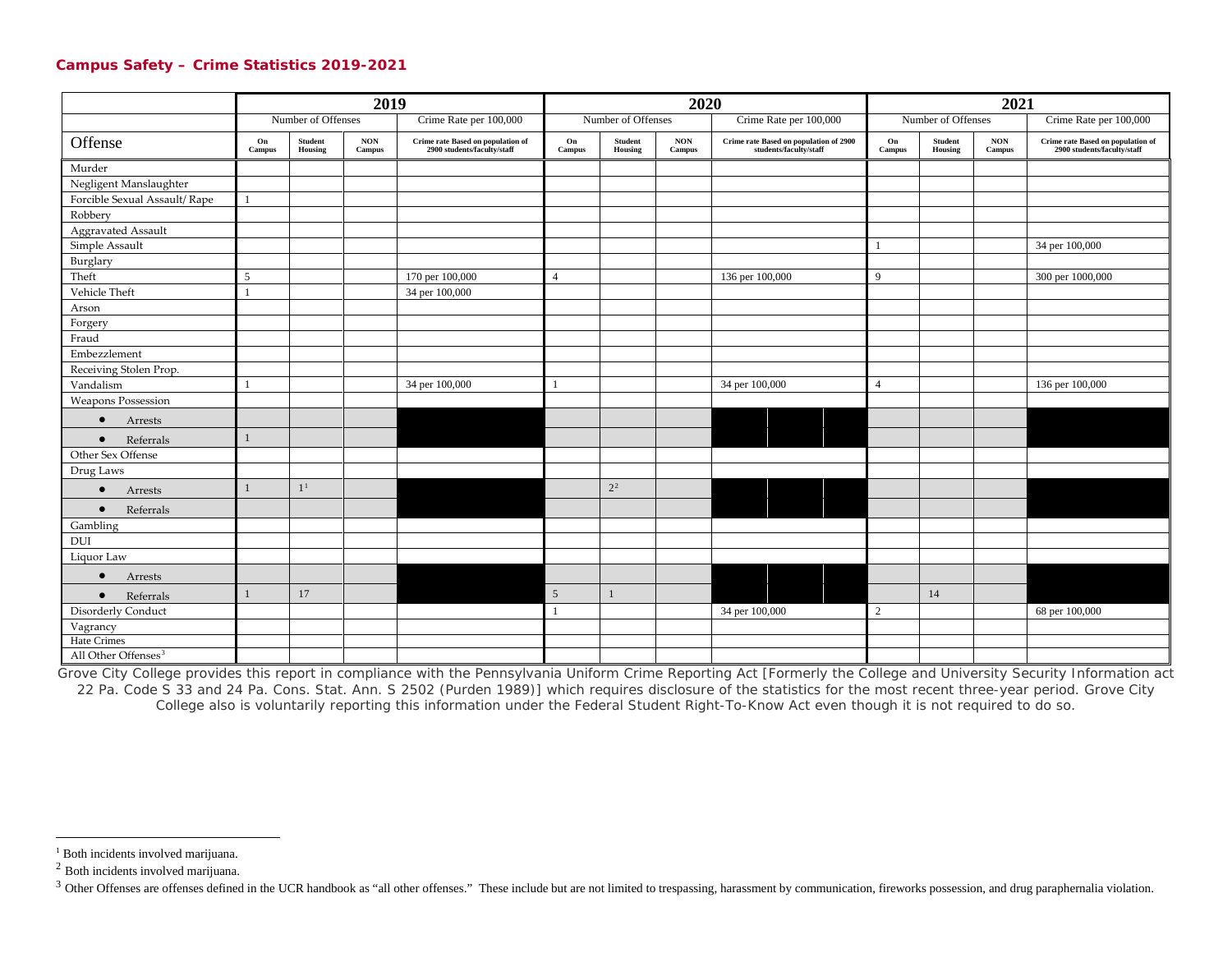| <b>Location</b>                  | Year               | Number of                                       | <b>Total Fires</b>      | <b>Injuries</b>                                                      | <b>Deaths</b>             | <b>Value of</b>                                   | Case          | <b>Alarms</b>                                                       | Bldg.                                                             | <b>Bldg.</b> has                               | <b>Evac.Plans</b>                                                                 |
|----------------------------------|--------------------|-------------------------------------------------|-------------------------|----------------------------------------------------------------------|---------------------------|---------------------------------------------------|---------------|---------------------------------------------------------------------|-------------------------------------------------------------------|------------------------------------------------|-----------------------------------------------------------------------------------|
| 2021                             | <b>Constructed</b> | <b>Evacuation</b><br><b>Drills</b><br>Conducted | Each<br><b>Building</b> | <b>Requiring</b><br><b>Treatment at a</b><br><b>Medical Facility</b> | <b>Related</b><br>to Fire | <b>Property</b><br><b>Damage</b><br><b>Caused</b> | <b>Number</b> | <b>Monitored</b><br>by Campus<br><b>Safety</b><br><b>Department</b> | Equipped<br><b>With Full</b><br><b>Sprinkler</b><br><b>System</b> | <b>Alarms</b><br>and Smoke<br><b>Detectors</b> | <b>Posted and</b><br><b>Fire Safety</b><br><b>Training is</b><br><b>Conducted</b> |
| Alumni Hall                      | 1988               | $\overline{c}$                                  | $\Omega$                | $\Omega$                                                             | $\Omega$                  | $\Omega$                                          | N/A           | Yes                                                                 | Partial <sup>4</sup>                                              | Yes                                            | Yes                                                                               |
| Colonial Hall Apts.              | 2006               | $\overline{2}$                                  | $\Omega$                | $\Omega$                                                             | $\Omega$                  | $\Omega$                                          | NA            | Yes                                                                 | Yes                                                               | Yes                                            | Yes                                                                               |
| Harker Hall                      | 1971               | $\overline{2}$                                  | $\Omega$                | 0                                                                    | $\theta$                  | $\Omega$                                          | N/A           | Yes                                                                 | Yes                                                               | Yes                                            | Yes                                                                               |
| <b>Hicks Hall</b>                | 1967               | $\overline{2}$                                  |                         | $\theta$                                                             | $\theta$                  | 0                                                 | N/A           | Yes                                                                 | Yes                                                               | Yes                                            | Yes                                                                               |
| Hopeman Hall                     | 1950               | $\overline{2}$                                  | $\Omega$                | $\Omega$                                                             | $\Omega$                  | $\Omega$                                          | N/A           | Yes                                                                 | Yes                                                               | Yes                                            | Yes                                                                               |
| Ketler Hall                      | 1932               | $\overline{2}$                                  | $\Omega$                | $\Omega$                                                             | $\Omega$                  | $\Omega$                                          | N/A           | Yes                                                                 | N <sub>o</sub>                                                    | Yes                                            | Yes                                                                               |
| Lincoln Hall                     | 1941               | $\sim$                                          |                         | 0                                                                    | $\Omega$                  | $\Omega$                                          | N/A           | Yes                                                                 | N <sub>0</sub>                                                    | Yes                                            | Yes                                                                               |
| <b>MAP</b>                       |                    | $\sim$                                          |                         |                                                                      |                           |                                                   |               |                                                                     |                                                                   |                                                |                                                                                   |
| Annex                            | 1947               |                                                 | $\Omega$                | $\Omega$                                                             | $\Omega$                  | $\Omega$                                          | N/A           | Yes                                                                 | Yes                                                               | Yes                                            | Yes                                                                               |
| North                            | 1961               |                                                 | $\overline{0}$          | $\theta$                                                             | $\Omega$                  | $\Omega$                                          | N/A           | Yes                                                                 | Yes                                                               | Yes                                            | Yes                                                                               |
| South                            | 1937               |                                                 | $\Omega$                | 0                                                                    | $\Omega$                  | 0                                                 | N/A           | Yes                                                                 | Yes                                                               | Yes                                            | Yes                                                                               |
| West                             | 1950               |                                                 | $\theta$                | 0                                                                    | $\Omega$                  | $\Omega$                                          | N/A           | Yes                                                                 | Yes                                                               | Yes                                            | Yes                                                                               |
| <b>MEP Hall</b>                  | 1981               | $\overline{2}$                                  | $\Omega$                | $\theta$                                                             | $\Omega$                  | $\Omega$                                          | N/A           | Yes                                                                 | Yes                                                               | Yes                                            | Yes                                                                               |
| Memorial Hall                    | 1996               | $\overline{2}$                                  | $\Omega$                | $\theta$                                                             | $\theta$                  | $\Omega$                                          | N/A           | Yes                                                                 | Yes                                                               | Yes                                            | Yes                                                                               |
| Zerbe Health Center <sup>5</sup> | 1970               | $\overline{2}$                                  |                         | $\Omega$                                                             | $\Omega$                  | $\Omega$                                          | N/A           | Yes                                                                 | N <sub>o</sub>                                                    | Yes                                            | Yes                                                                               |
| Larry House                      | 1900               | $2^{6}$                                         | $\Omega$                | $\Omega$                                                             | $\Omega$                  | $\Omega$                                          | N/A           | Yes                                                                 | N <sub>o</sub>                                                    | Yes                                            | Yes                                                                               |
| <b>Lascell House</b>             | 1898               | $2^7$                                           | $\Omega$                | $\theta$                                                             | $\Omega$                  | $\Omega$                                          | N/A           | Yes                                                                 | N <sub>o</sub>                                                    | Yes                                            | Yes                                                                               |
| <b>TOTALS:</b>                   |                    | 26                                              | $\mathbf{0}$            | $\mathbf{0}$                                                         | $\bf{0}$                  | $\bf{0}$                                          |               |                                                                     |                                                                   |                                                |                                                                                   |

# <span id="page-8-3"></span><span id="page-8-2"></span><span id="page-8-1"></span><span id="page-8-0"></span>**2021 Fire statistics by building location, for all Grove City College residence halls**

 $^4$  Alumni Hall occupies the 2<sup>nd</sup> floor of the main athletics building. All Living spaces are equipped with full sprinkler system. The remaining areas of the building are not equipped with sprinkler systems.

<sup>&</sup>lt;sup>5</sup> Zerbe Health Center is occasionally used for student housing.

<sup>&</sup>lt;sup>6</sup> Larry House was not used for student Housing during 2018.

<sup>7</sup> Lascell House was not used for student housing during 2018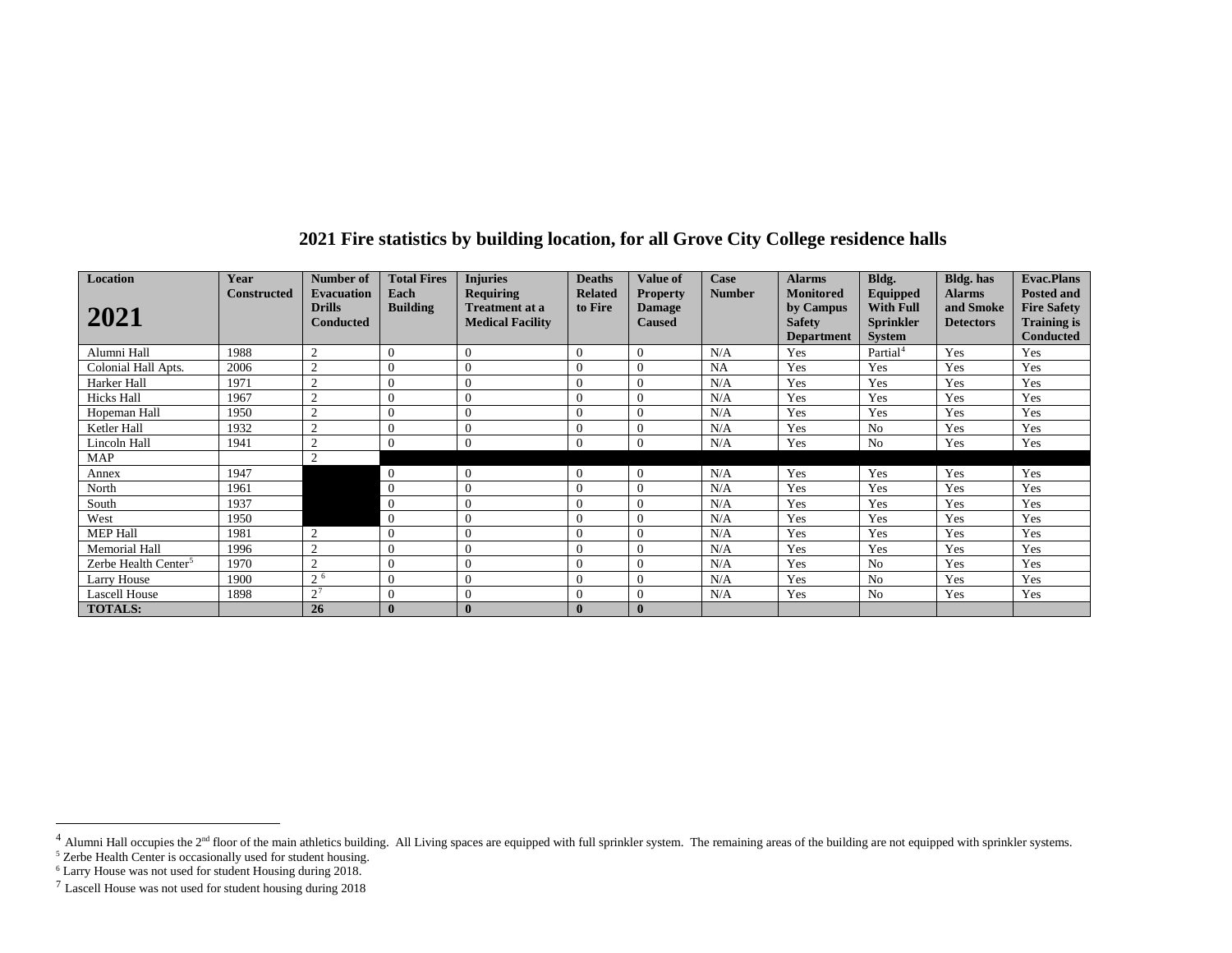# <span id="page-9-3"></span><span id="page-9-2"></span><span id="page-9-1"></span><span id="page-9-0"></span>**2020 Fire statistics by building location, for all Grove City College residence halls**

| Location                         | Year               | Number of                                       | <b>Total Fires</b>      | <b>Injuries</b>                                                      | <b>Deaths</b>             | <b>Value of</b>                                   | Case          | <b>Alarms</b>                                  | Bldg.                                            | <b>Bldg.</b> has                               | <b>Evac.Plans</b>                                             |
|----------------------------------|--------------------|-------------------------------------------------|-------------------------|----------------------------------------------------------------------|---------------------------|---------------------------------------------------|---------------|------------------------------------------------|--------------------------------------------------|------------------------------------------------|---------------------------------------------------------------|
| 2020                             | <b>Constructed</b> | <b>Evacuation</b><br><b>Drills</b><br>Conducted | Each<br><b>Building</b> | <b>Requiring</b><br><b>Treatment at a</b><br><b>Medical Facility</b> | <b>Related</b><br>to Fire | <b>Property</b><br><b>Damage</b><br><b>Caused</b> | <b>Number</b> | <b>Monitored</b><br>by Campus<br><b>Safety</b> | Equipped<br><b>With Full</b><br><b>Sprinkler</b> | <b>Alarms</b><br>and Smoke<br><b>Detectors</b> | <b>Posted and</b><br><b>Fire Safety</b><br><b>Training is</b> |
|                                  |                    |                                                 |                         |                                                                      |                           |                                                   |               | <b>Department</b>                              | <b>System</b>                                    |                                                | <b>Conducted</b>                                              |
| Alumni Hall                      | 1988               | $\sim$<br>∠                                     |                         | $\theta$                                                             | $\Omega$                  | $\Omega$                                          | N/A           | Yes                                            | Partial <sup>8</sup>                             | Yes                                            | Yes                                                           |
| Colonial Hall Apts.              | 2006               | $\Omega$                                        |                         | $\Omega$                                                             | $\Omega$                  | $\Omega$                                          | NA            | Yes                                            | Yes                                              | Yes                                            | Yes                                                           |
| Harker Hall                      | 1971               | $\Omega$                                        |                         | $\Omega$                                                             | $\Omega$                  | $\Omega$                                          | N/A           | Yes                                            | Yes                                              | Yes                                            | Yes                                                           |
| <b>Hicks Hall</b>                | 1967               |                                                 |                         | $\overline{0}$                                                       | $\Omega$                  | $\Omega$                                          | N/A           | Yes                                            | Yes                                              | Yes                                            | Yes                                                           |
| Hopeman Hall                     | 1950               | $\Omega$                                        | $\Omega$                | $\Omega$                                                             | $\Omega$                  | $\Omega$                                          | N/A           | Yes                                            | Yes                                              | Yes                                            | Yes                                                           |
| Ketler Hall                      | 1932               | $\sim$                                          |                         | $\theta$                                                             | $\mathbf{0}$              | $\overline{0}$                                    | N/A           | Yes                                            | N <sub>o</sub>                                   | Yes                                            | Yes                                                           |
| Lincoln Hall                     | 1941               | $\sim$                                          |                         | $\Omega$                                                             | $\theta$                  | $\overline{0}$                                    | N/A           | Yes                                            | N <sub>0</sub>                                   | Yes                                            | Yes                                                           |
| MAP                              |                    | $\sim$                                          |                         |                                                                      |                           |                                                   |               |                                                |                                                  |                                                |                                                               |
| Annex                            | 1947               |                                                 | $\overline{0}$          | $\Omega$                                                             | $\Omega$                  | $\theta$                                          | N/A           | Yes                                            | Yes                                              | Yes                                            | Yes                                                           |
| North                            | 1961               |                                                 |                         | $\theta$                                                             | $\Omega$                  | $\overline{0}$                                    | N/A           | Yes                                            | Yes                                              | Yes                                            | Yes                                                           |
| South                            | 1937               |                                                 | $\Omega$                | $\Omega$                                                             | $\Omega$                  | $\theta$                                          | N/A           | Yes                                            | Yes                                              | Yes                                            | Yes                                                           |
| West                             | 1950               |                                                 | $\overline{0}$          | $\overline{0}$                                                       | $\theta$                  | $\Omega$                                          | N/A           | Yes                                            | Yes                                              | Yes                                            | Yes                                                           |
| <b>MEP Hall</b>                  | 1981               | $\sim$                                          |                         | $\Omega$                                                             | $\Omega$                  | $\Omega$                                          | N/A           | Yes                                            | Yes                                              | Yes                                            | Yes                                                           |
| <b>Memorial Hall</b>             | 1996               | $\mathcal{L}$                                   |                         | $\Omega$                                                             | $\Omega$                  | $\overline{0}$                                    | N/A           | Yes                                            | Yes                                              | Yes                                            | Yes                                                           |
| Zerbe Health Center <sup>9</sup> | 1970               | $\sim$                                          | $\Omega$                | $\theta$                                                             | $\theta$                  | $\Omega$                                          | N/A           | Yes                                            | N <sub>0</sub>                                   | Yes                                            | Yes                                                           |
| Larry House                      | 1900               | 210                                             | $\Omega$                | $\theta$                                                             | $\theta$                  | $\Omega$                                          | N/A           | Yes                                            | No                                               | Yes                                            | Yes                                                           |
| <b>Lascell House</b>             | 1898               | $2^{11}$                                        | $\Omega$                | $\Omega$                                                             | $\Omega$                  | $\overline{0}$                                    | N/A           | Yes                                            | N <sub>o</sub>                                   | Yes                                            | Yes                                                           |
| <b>TOTALS:</b>                   |                    | 26                                              |                         | $\mathbf{0}$                                                         | $\mathbf{0}$              | $\bf{0}$                                          |               |                                                |                                                  |                                                |                                                               |

 $8$  Alumni Hall occupies the 2<sup>nd</sup> floor of the main athletics building. All Living spaces are equipped with full sprinkler system. The remaining areas of the building are not equipped with sprinkler systems.

<sup>&</sup>lt;sup>9</sup> Zerbe Health Center is occasionally used for student housing.

<sup>&</sup>lt;sup>10</sup> Larry House was not used for student Housing during 2018.

 $11$  Lascell House was not used for student housing during 2018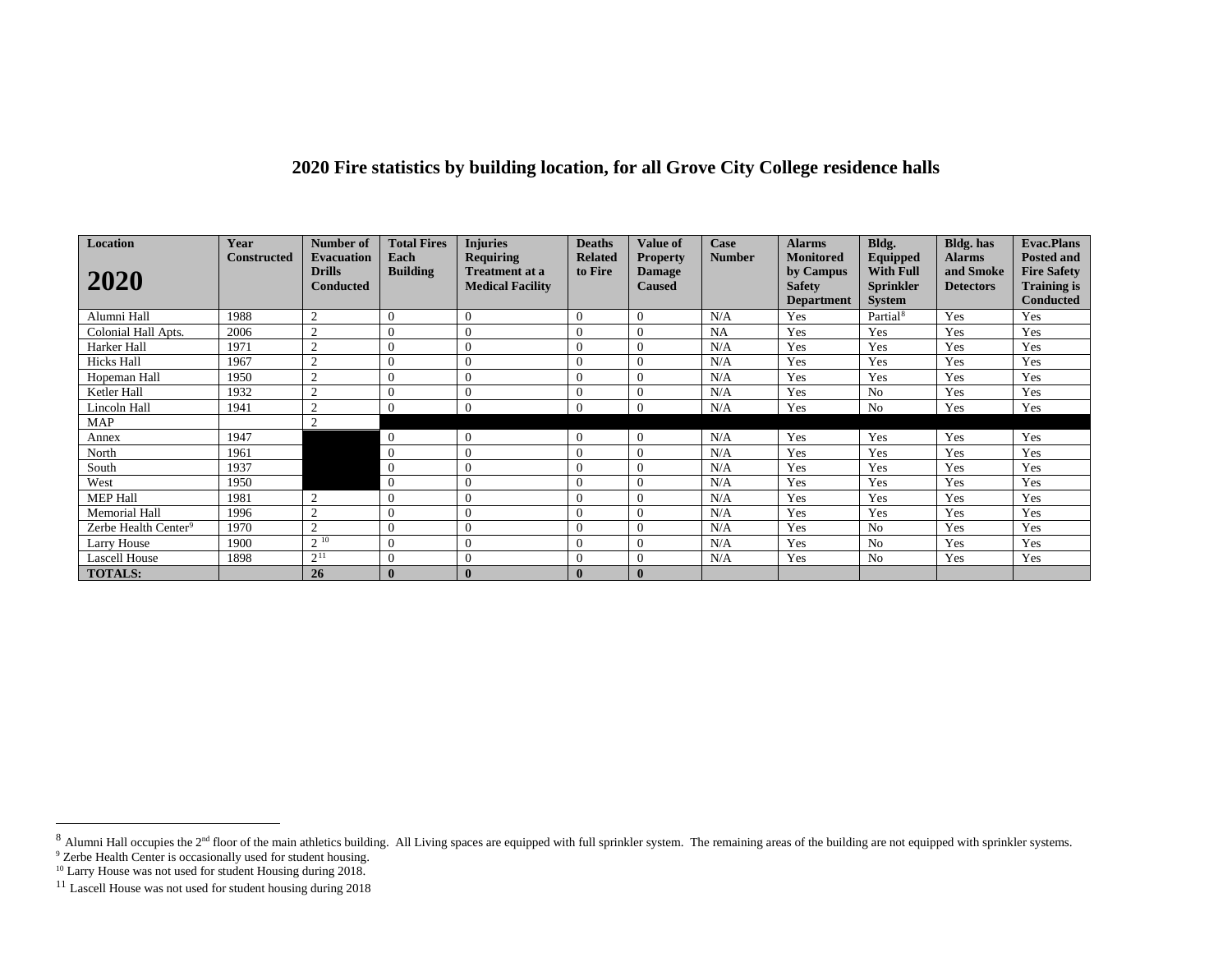<span id="page-10-3"></span><span id="page-10-2"></span><span id="page-10-1"></span><span id="page-10-0"></span>

| 2019 Fire statistics by building location, for all Grove City College residence halls |  |
|---------------------------------------------------------------------------------------|--|
|---------------------------------------------------------------------------------------|--|

| Location                          | Year               | Number of                                              | <b>Total Fires</b><br>Each | <b>Injuries</b>                                                      | <b>Deaths</b>             | <b>Value of</b>                                   | Case          | <b>Alarms</b><br><b>Monitored</b>               | Bldg.                                                             | <b>Bldg.</b> has                               | <b>Evac.Plans</b>                                                                 |
|-----------------------------------|--------------------|--------------------------------------------------------|----------------------------|----------------------------------------------------------------------|---------------------------|---------------------------------------------------|---------------|-------------------------------------------------|-------------------------------------------------------------------|------------------------------------------------|-----------------------------------------------------------------------------------|
| 2019                              | <b>Constructed</b> | <b>Evacuation</b><br><b>Drills</b><br><b>Conducted</b> | <b>Building</b>            | <b>Requiring</b><br><b>Treatment at a</b><br><b>Medical Facility</b> | <b>Related</b><br>to Fire | <b>Property</b><br><b>Damage</b><br><b>Caused</b> | <b>Number</b> | by Campus<br><b>Safety</b><br><b>Department</b> | Equipped<br><b>With Full</b><br><b>Sprinkler</b><br><b>System</b> | <b>Alarms</b><br>and Smoke<br><b>Detectors</b> | <b>Posted and</b><br><b>Fire Safety</b><br><b>Training is</b><br><b>Conducted</b> |
| Alumni Hall                       | 1988               | 2                                                      | $\theta$                   |                                                                      |                           |                                                   | N/A           | Yes                                             | Partial <sup>12</sup>                                             | Yes                                            | Yes                                                                               |
| Colonial Hall Apts.               | 2006               | $\overline{2}$                                         | $\Omega$                   |                                                                      |                           |                                                   | NA            | Yes                                             | Yes                                                               | Yes                                            | Yes                                                                               |
| Harker Hall                       | 1971               | $\overline{2}$                                         | $\overline{0}$             |                                                                      |                           |                                                   | N/A           | Yes                                             | Yes                                                               | Yes                                            | Yes                                                                               |
| <b>Hicks Hall</b>                 | 1967               | $\overline{2}$                                         | $\Omega$                   |                                                                      |                           |                                                   | N/A           | Yes                                             | Yes                                                               | Yes                                            | Yes                                                                               |
| Hopeman Hall                      | 1950               | $\gamma$                                               | $\Omega$                   |                                                                      |                           |                                                   | N/A           | Yes                                             | Yes                                                               | Yes                                            | Yes                                                                               |
| Ketler Hall                       | 1932               | $\overline{2}$                                         | $\Omega$                   |                                                                      |                           |                                                   | N/A           | Yes                                             | N <sub>0</sub>                                                    | Yes                                            | Yes                                                                               |
| Lincoln Hall                      | 1941               | $\overline{2}$                                         | $\theta$                   |                                                                      |                           |                                                   | N/A           | Yes                                             | N <sub>0</sub>                                                    | Yes                                            | Yes                                                                               |
| MAP                               |                    | $\overline{2}$                                         |                            |                                                                      |                           |                                                   |               |                                                 |                                                                   |                                                |                                                                                   |
| Annex                             | 1947               |                                                        | $\overline{0}$             | $\overline{0}$                                                       |                           |                                                   | N/A           | Yes                                             | Yes                                                               | Yes                                            | Yes                                                                               |
| North                             | 1961               |                                                        | $\overline{0}$             |                                                                      |                           |                                                   | N/A           | Yes                                             | Yes                                                               | Yes                                            | Yes                                                                               |
| South                             | 1937               |                                                        | $\overline{0}$             |                                                                      |                           |                                                   | N/A           | Yes                                             | Yes                                                               | Yes                                            | Yes                                                                               |
| West                              | 1950               |                                                        | $\overline{0}$             |                                                                      |                           |                                                   | N/A           | Yes                                             | Yes                                                               | Yes                                            | Yes                                                                               |
| <b>MEP Hall</b>                   | 1981               | $\gamma$                                               | $\theta$                   |                                                                      |                           |                                                   | N/A           | Yes                                             | Yes                                                               | Yes                                            | Yes                                                                               |
| <b>Memorial Hall</b>              | 1996               | $\overline{2}$                                         | $\overline{0}$             | $\Omega$                                                             |                           |                                                   | N/A           | Yes                                             | Yes                                                               | Yes                                            | Yes                                                                               |
| Zerbe Health Center <sup>13</sup> | 1970               | $\overline{2}$                                         | $\theta$                   |                                                                      |                           |                                                   | N/A           | Yes                                             | N <sub>0</sub>                                                    | Yes                                            | Yes                                                                               |
| Larry House                       | 1900               | $2^{14}$                                               | $\Omega$                   |                                                                      |                           |                                                   | N/A           | Yes                                             | N <sub>0</sub>                                                    | Yes                                            | Yes                                                                               |
| <b>Lascell House</b>              | 1898               | 215                                                    | $\theta$                   |                                                                      |                           |                                                   | N/A           | Yes                                             | N <sub>0</sub>                                                    | Yes                                            | Yes                                                                               |
| <b>TOTALS:</b>                    |                    | 26                                                     | $\mathbf{0}$               | $\bf{0}$                                                             |                           | $\bf{0}$                                          |               |                                                 |                                                                   |                                                |                                                                                   |

<sup>&</sup>lt;sup>12</sup> Alumni Hall occupies the 2<sup>nd</sup> floor of the main athletics building. All Living spaces are equipped with full sprinkler system. The remaining areas of the building are not equipped with sprinkler systems.

<sup>&</sup>lt;sup>13</sup> Zerbe Health Center is occasionally used for student housing.

<sup>&</sup>lt;sup>14</sup> Larry House was not used for student Housing during 2018.

<sup>&</sup>lt;sup>15</sup> Lascell House was not used for student housing during 2018